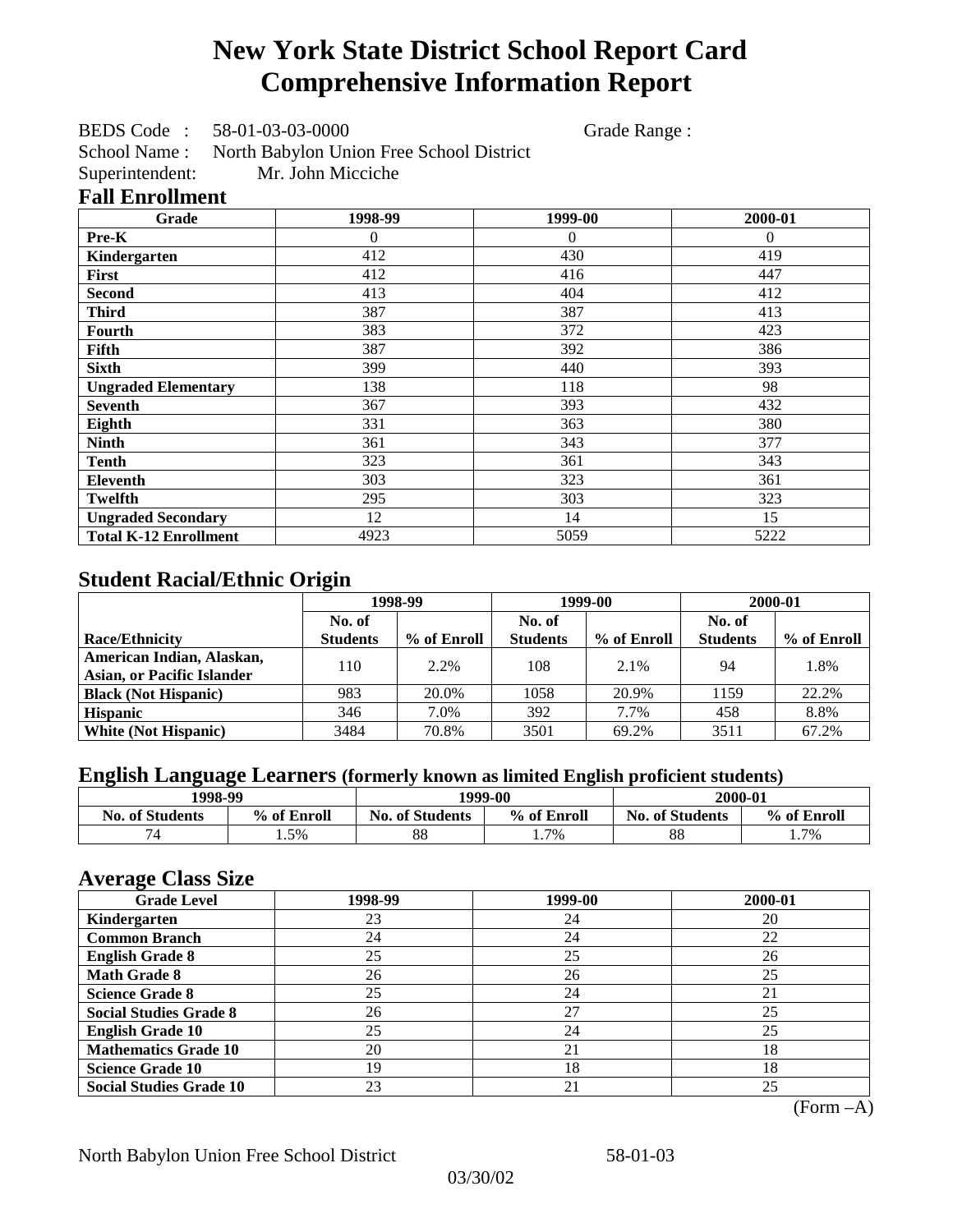## **District Need to Resource Capacity Category**

| <b>N/RC Category</b> | <b>Description</b>                                                  |
|----------------------|---------------------------------------------------------------------|
|                      | This is a school district with average student needs in relation to |
|                      | district resource capacity.                                         |

### **Similar School Group and Description**

| <b>Similar School Group</b> | <b>Description</b> |
|-----------------------------|--------------------|
| <b>NA</b>                   | <b>NA</b>          |
|                             |                    |

**All schools within the same N/RC category are divided into three similar groups defined by the percentage of students in the school who are eligible for the free lunch program and/or who are English Language Learners (formerly known as Limited English proficient).**

## **Attendance and Suspension**

|                               | 1997-98          |         |                  | 1998-99 | 1999-00         |         |
|-------------------------------|------------------|---------|------------------|---------|-----------------|---------|
|                               | $%$ of<br>No. of |         | $%$ of<br>No. of |         | No. of          | $%$ of  |
|                               | <b>Students</b>  | Enroll. | <b>Students</b>  | Enroll. | <b>Students</b> | Enroll. |
| <b>Annual Attendance Rate</b> |                  | 94.8%   |                  | 94.1%   |                 | 94.1%   |
| <b>Student Suspensions</b>    | 185              | 3.9%    | 183              | 3.7%    | 196             | 3.9%    |

## **Student Socioeconomic and Stability Indicators (Percent of Enrollment)**

|                          | 1998-99   | 1999-00   | 2000-01 |
|--------------------------|-----------|-----------|---------|
| <b>Free Lunch</b>        | 13.4%     | 12.2%     | 12.3%   |
| <b>Reduced Lunch</b>     | 5.2%      | 4.3%      | 4.6%    |
| <b>Public Assistance</b> | N/A       | N/A       | N/A     |
| <b>Student Stability</b> | <b>NA</b> | <b>NA</b> | NA      |

### **Staff Counts**

| <b>Staff</b>                            | 2000-01 |
|-----------------------------------------|---------|
| <b>Total Teachers</b>                   | 363     |
| <b>Total Other Professional Staff</b>   | 45      |
| <b>Total Paraprofessionals</b>          | 84      |
| <b>Teaching out of Certification *</b>  |         |
| <b>Teachers with Temporary Licenses</b> |         |

\*Teaching out of certification more than on an incidental basis.

(Form –B)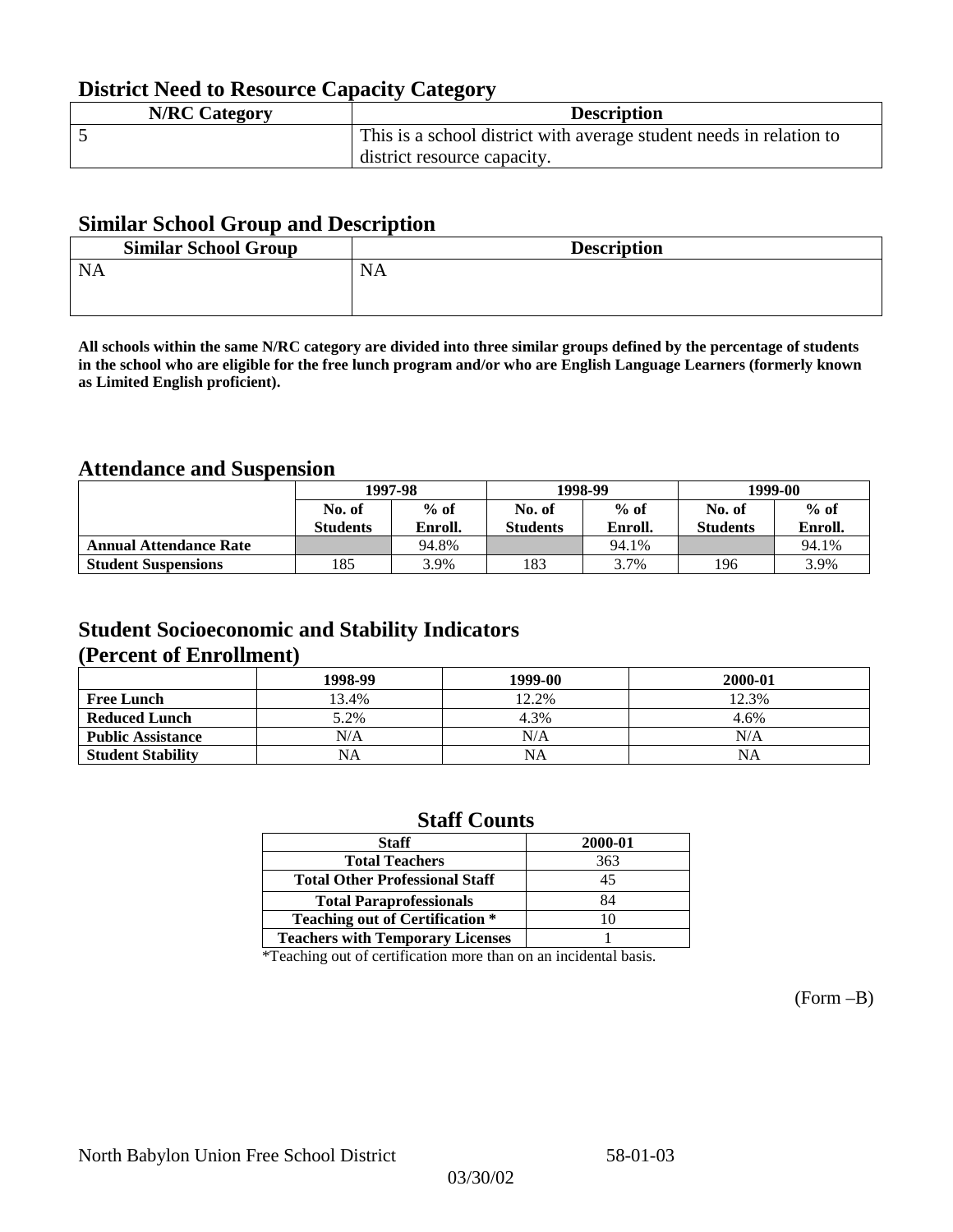## **High School Graduates and Dropouts**

|                           | 1998-99                           |                                                    |                           | 1999-00                           |                                                    |                                  | 2000-01                           |                                                    |
|---------------------------|-----------------------------------|----------------------------------------------------|---------------------------|-----------------------------------|----------------------------------------------------|----------------------------------|-----------------------------------|----------------------------------------------------|
| <b>Total</b><br>Graduates | <b>Regents</b><br><b>Diplomas</b> | $\frac{0}{0}$<br><b>Regents</b><br><b>Diplomas</b> | Total<br><b>Graduates</b> | <b>Regents</b><br><b>Diplomas</b> | $\frac{6}{6}$<br><b>Regents</b><br><b>Diplomas</b> | <b>Total</b><br><b>Graduates</b> | <b>Regents</b><br><b>Diplomas</b> | $\frac{0}{0}$<br><b>Regents</b><br><b>Diplomas</b> |
| 283                       | 142                               | 50%                                                | 283                       | 143                               | 51%                                                | 277                              | 166                               | 60%                                                |

## **High School Graduates\* Earning Regents Diplomas (All Students)**

## **Distribution of 2000-01 Graduates (All Students)**

|                | To 4-vear<br>College | To 2-year<br>College | <b>To Other Post-</b><br><b>Secondary</b> | <b>To the Military</b> | <b>Employment</b>        | Other |
|----------------|----------------------|----------------------|-------------------------------------------|------------------------|--------------------------|-------|
| <b>Number</b>  | 106                  | 82                   |                                           |                        | $\overline{\phantom{a}}$ |       |
| <b>Percent</b> | 38%                  | 30%                  | 2%                                        | 4%                     | 26%                      | 0%    |

### **2000-01 High School Completers with Disabilities**

| Graduates* | <b>Regents</b><br><b>Diplomas</b> | <b>IEP Diplomas</b><br>or Certificates | <b>All 2000-01</b><br>completers |
|------------|-----------------------------------|----------------------------------------|----------------------------------|
| 'a         | b)                                | l c                                    | $(a+c)$                          |
|            |                                   |                                        | 36                               |

\* Local Diplomas (including local diplomas with Regents endorsements)

### **High School Noncompletion Rates**

| $\tilde{\phantom{a}}$ | 1998-99<br>$%$ of<br>No. of |         |                 | 1999-00 | 2000-01         |         |
|-----------------------|-----------------------------|---------|-----------------|---------|-----------------|---------|
|                       |                             |         | No. of          | $%$ of  | No. of          | $%$ of  |
|                       | <b>Students</b>             | Enroll. | <b>Students</b> | Enroll. | <b>Students</b> | Enroll. |
| Dropped out           |                             | .0%     | 46              | 3.4%    | 62              | 4.4%    |
| Entered GED program*  |                             | $0.0\%$ |                 | $0.0\%$ | 24              | 1.7%    |

\* The number and percentage of students who entered an alternative program leading to a high school equivalency diploma during each school year.

 $(Form - C)$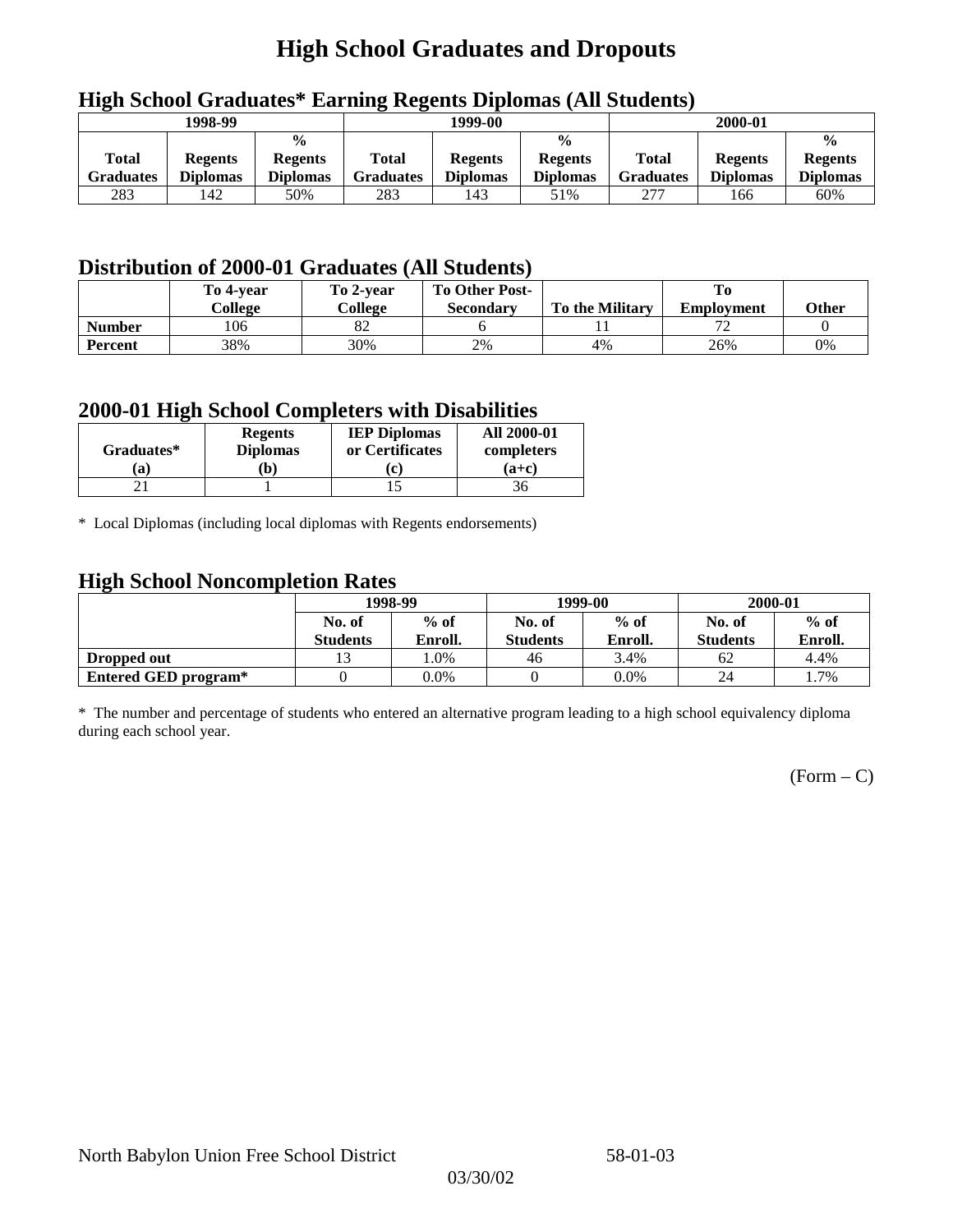## **Second Language Proficiency Examinations**

|                |            | 1998-99   |                   | 1999-00   | 2000-01    |           |  |
|----------------|------------|-----------|-------------------|-----------|------------|-----------|--|
| <b>Test</b>    | No. Tested | % Passing | <b>No. Tested</b> | % Passing | No. Tested | % Passing |  |
| French         |            | 0%        |                   | 0%        |            | 0%        |  |
| <b>German</b>  |            | 0%        |                   | $0\%$     |            | 0%        |  |
| <b>Italian</b> |            | 0%        |                   | 0%        |            | 0%        |  |
| Latin          |            | 0%        |                   | 0%        |            | 0%        |  |
| <b>Spanish</b> |            | 0%        |                   | 0%        |            | 0%        |  |

#### **General Education Students**

### **Students with Disabilities**

|                | 1998-99    |           |                   | 1999-00   | 2000-01           |           |  |
|----------------|------------|-----------|-------------------|-----------|-------------------|-----------|--|
| <b>Test</b>    | No. Tested | % Passing | <b>No. Tested</b> | % Passing | <b>No. Tested</b> | % Passing |  |
| French         |            | $0\%$     |                   |           |                   | 0%        |  |
| German         |            | 0%        |                   | 0%        |                   | 0%        |  |
| <b>Italian</b> |            | 0%        |                   | 0%        |                   | 0%        |  |
| Latin          |            | 0%        |                   | 0%        |                   | 0%        |  |
| <b>Spanish</b> |            | 0%        |                   | 27%       |                   | 0%        |  |

**School reports contain data for students with disabilities for the 1999-00 and 2000-01 school years only because of changes in data collection procedures; 1998-99 data do not appear. District reports contain data for all students with disabilities enrolled in the district for the 1998-99, 1999-00 and 2000-01 school years.**

 $(Form - D)$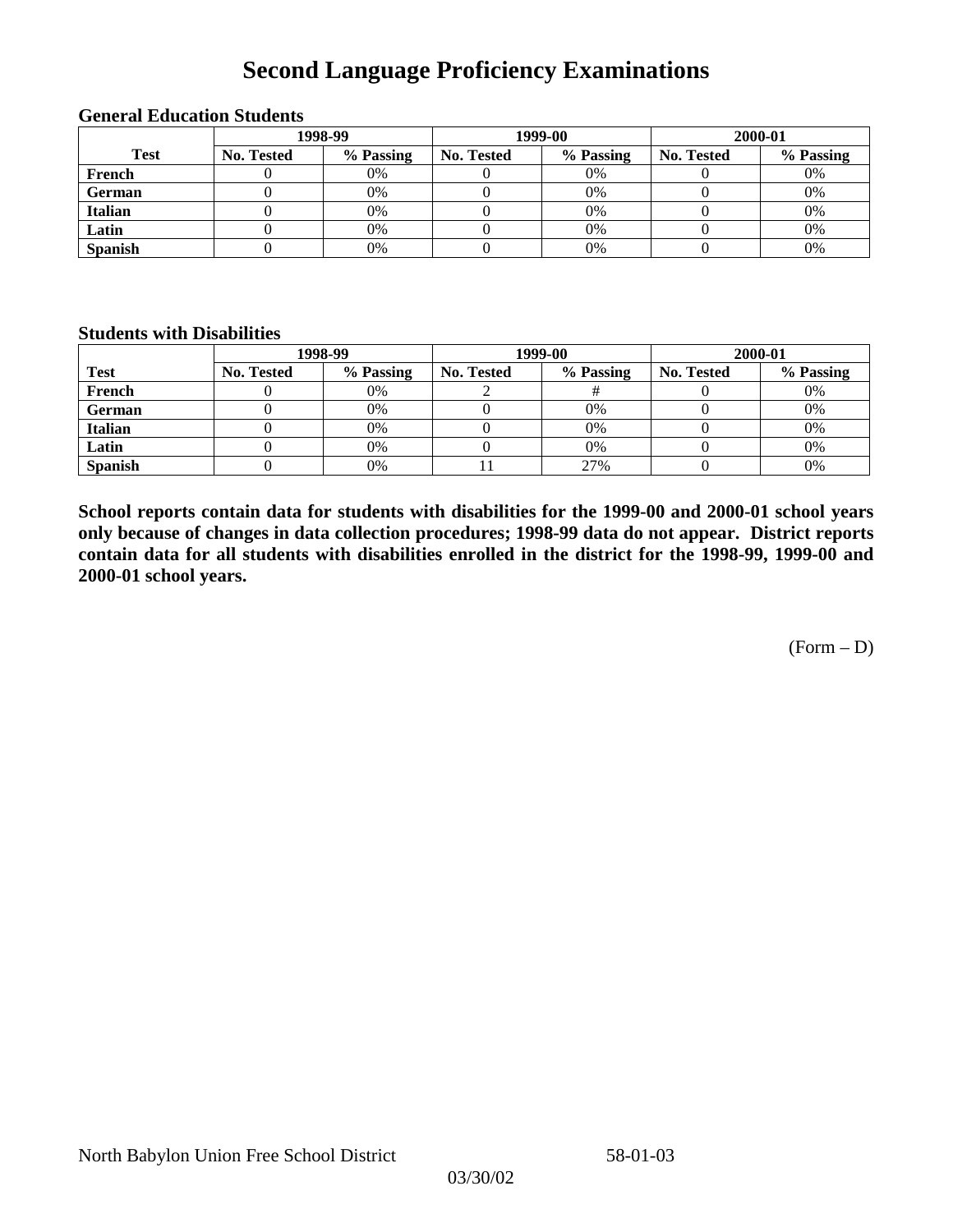## **Regents Competency Tests**

|                       | 1998-99    |           |                   | 1999-00   | 2000-01           |           |  |
|-----------------------|------------|-----------|-------------------|-----------|-------------------|-----------|--|
| <b>Test</b>           | No. Tested | % Passing | <b>No. Tested</b> | % Passing | <b>No. Tested</b> | % Passing |  |
| <b>Math</b>           |            | 67%       |                   |           |                   | 0%        |  |
| <b>Science</b>        | 69         | 68%       |                   | 89%       |                   |           |  |
| <b>Reading</b>        |            | 77%       |                   | 0%        |                   | 0%        |  |
| Writing               |            |           |                   | 0%        |                   | 0%        |  |
| <b>Global Studies</b> | 37         | 65%       |                   | 80%       |                   | 0%        |  |
| US Hist & Gov't.      | ι4         | 50%       | 14                | 86%       |                   |           |  |

#### **General Education Students**

#### **Students with Disabilities**

|                       |            | 1998-99   | 1999-00    |           | 2000-01    |           |
|-----------------------|------------|-----------|------------|-----------|------------|-----------|
| <b>Test</b>           | No. Tested | % Passing | No. Tested | % Passing | No. Tested | % Passing |
| <b>Math</b>           |            | 0%        | 35         | 60%       |            | 47%       |
| <b>Science</b>        | 36         | 56%       | 56         | 54%       | 55         | 11%       |
| <b>Reading</b>        |            | 83%       |            | 38%       |            | 0%        |
| Writing               |            | 100%      |            |           |            | 0%        |
| <b>Global Studies</b> | 30         | 50%       | 33         | 27%       | 25         | 32%       |
| US Hist & Gov't.      |            | 13%       | 32         | 50%       |            | 57%       |

**School reports contain data for students with disabilities for the 1999-00 and 2000-01 school years only because of changes in data collection procedures; 1998-99 data do not appear. District reports contain data for all students with disabilities enrolled in the district for the 1998-99, 1999-00 and 2000-01 school years.**

(Form –E)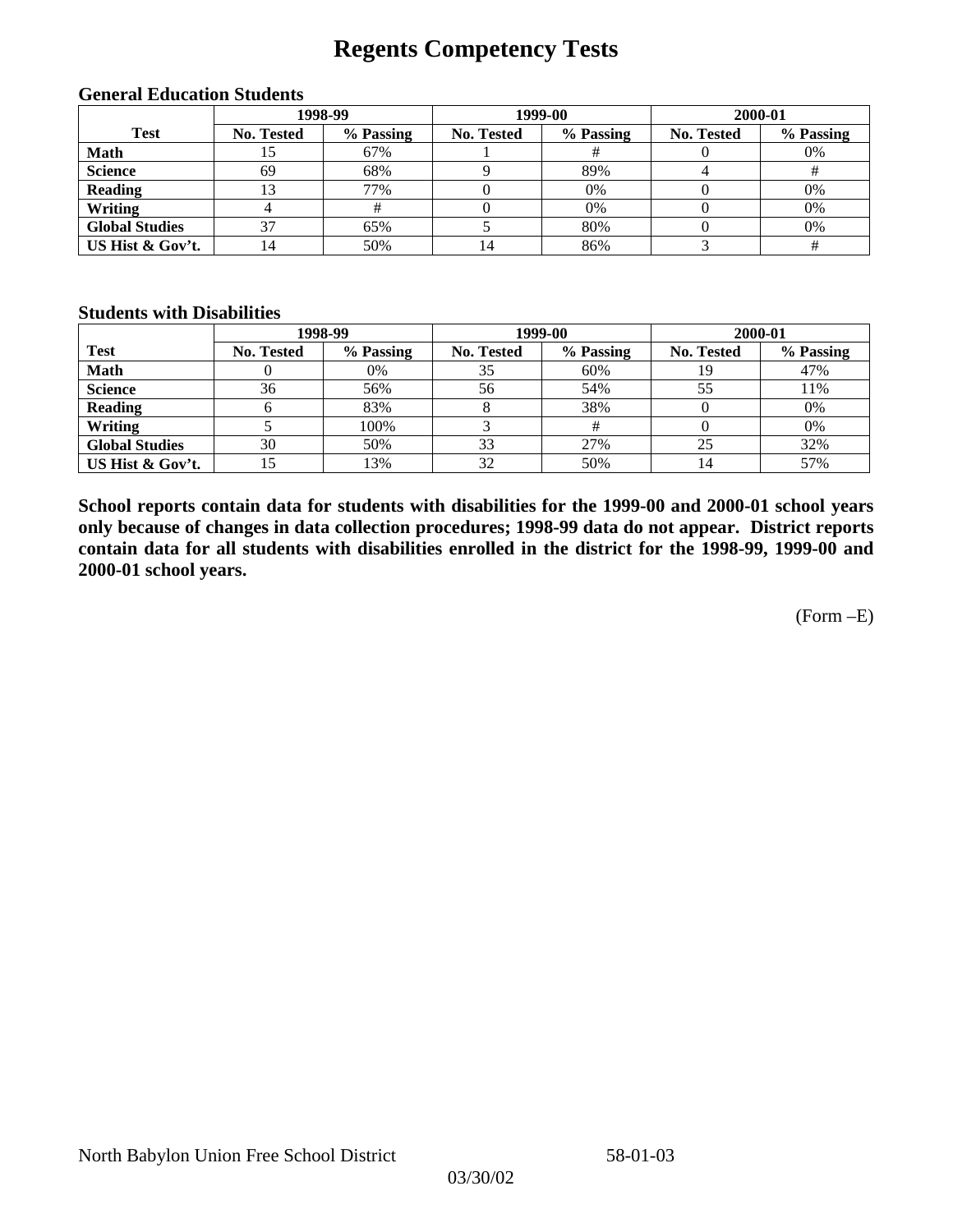|                                                             | <b>All Students</b> |                                                        |                 | <b>Students with Disabilities</b> |                  |                  |  |  |
|-------------------------------------------------------------|---------------------|--------------------------------------------------------|-----------------|-----------------------------------|------------------|------------------|--|--|
|                                                             | 1999                | 2000                                                   | 2001            | 1999                              | 2000             | 2001             |  |  |
|                                                             |                     | <b>Comprehensive English</b>                           |                 |                                   |                  |                  |  |  |
| Number Tested                                               | 341                 | 337                                                    | 315             | 11                                | 32               | 45               |  |  |
| Number scoring 55 to 100                                    | 285                 | 308                                                    | 291             | 3                                 | 23               | 29               |  |  |
| Number scoring 65 to 100                                    | 230                 | 267                                                    | 257             | $\overline{0}$                    | $\overline{5}$   | $\overline{13}$  |  |  |
| Number scoring 85 to 100                                    | 46                  | 39                                                     | 69              | $\Omega$                          | $\overline{0}$   | $\Omega$         |  |  |
| Percentage of Tested Scoring 55-100                         | 84%                 | 91%                                                    | 92%             | 27%                               | 72%              | 64%              |  |  |
| Percentage of Tested Scoring 65-100                         | 67%                 | 79%                                                    | 82%             | 0%                                | 16%              | 29%              |  |  |
| Percentage of Tested Scoring 85-100                         | 13%                 | 12%                                                    | 22%             | 0%                                | 0%               | $0\%$            |  |  |
|                                                             |                     | Math I                                                 |                 |                                   |                  |                  |  |  |
| Number Tested<br>482<br>507<br>130<br>32<br>26<br>84        |                     |                                                        |                 |                                   |                  |                  |  |  |
| Number scoring 55 to 100                                    | 341                 | 355                                                    | 93              | $\overline{7}$                    | 33               | 12               |  |  |
| Number scoring 65 to 100                                    | 300                 | 284                                                    | 81              | $\boldsymbol{0}$                  | 20               | 9                |  |  |
| Number scoring 85 to 100                                    | $\overline{121}$    | $\overline{97}$                                        | $\overline{11}$ | $\overline{0}$                    | $\overline{4}$   | $\overline{2}$   |  |  |
| Percentage of Tested Scoring 55-100                         | 71%                 | 70%                                                    | 72%             | 22%                               | 39%              | 46%              |  |  |
| Percentage of Tested Scoring 65-100                         | 62%                 | 56%                                                    | 62%             | 0%                                | 24%              | 35%              |  |  |
| Percentage of Tested Scoring 85-100                         | 25%                 | 19%                                                    | $8\%$           | $0\%$                             | 5%               | $8\%$            |  |  |
| Math A                                                      |                     |                                                        |                 |                                   |                  |                  |  |  |
| Number Tested                                               | $\boldsymbol{0}$    | $\Omega$                                               | $\mathbf{0}$    | $\overline{0}$                    | $\mathbf{0}$     | $\boldsymbol{0}$ |  |  |
| Number scoring 55 to 100                                    | $\overline{0}$      | $\overline{0}$                                         | $\overline{0}$  | $\overline{0}$                    | $\overline{0}$   | $\overline{0}$   |  |  |
| Number scoring 65 to 100                                    | $\boldsymbol{0}$    | $\mathbf{0}$                                           | $\mathbf{0}$    | $\overline{0}$                    | $\boldsymbol{0}$ | $\boldsymbol{0}$ |  |  |
| Number scoring 85 to 100                                    | $\mathbf{0}$        | $\mathbf{0}$                                           | $\mathbf{0}$    | $\mathbf{0}$                      | $\mathbf{0}$     | $\boldsymbol{0}$ |  |  |
| Percentage of Tested Scoring 55-100                         | 0%                  | 0%                                                     | 0%              | 0%                                | 0%               | 0%               |  |  |
| Percentage of Tested Scoring 65-100                         | 0%                  | 0%                                                     | 0%              | 0%                                | 0%               | 0%               |  |  |
| Percentage of Tested Scoring 85-100                         | 0%                  | 0%                                                     | 0%              | 0%                                | 0%               | 0%               |  |  |
|                                                             |                     | <b>Global Studies (last administered January 2000)</b> |                 |                                   |                  |                  |  |  |
| Number Tested                                               | 329                 | 27                                                     |                 | 30                                | $\boldsymbol{0}$ |                  |  |  |
| Number scoring 55 to 100                                    | 298                 | 27                                                     |                 | 25                                | $\overline{0}$   |                  |  |  |
| Number scoring 65 to 100                                    | 268                 | 21                                                     |                 | 16                                | $\overline{0}$   |                  |  |  |
| Number scoring 85 to 100                                    | 81                  | 3                                                      |                 | $\overline{0}$                    | $\mathbf{0}$     |                  |  |  |
| Percentage of Tested Scoring 55-100                         | 91%                 | 100%                                                   |                 | 83%                               | $0\%$            |                  |  |  |
| Percentage of Tested Scoring 65-100                         | 81%                 | 78%                                                    |                 | 53%                               | 0%               |                  |  |  |
| Percentage of Tested Scoring 85-100                         | 25%                 | 11%                                                    |                 | $0\%$                             | 0%               |                  |  |  |
| Global History and Geography (first administered June 2000) |                     |                                                        |                 |                                   |                  |                  |  |  |
| Number Tested                                               |                     | 295                                                    | 359             |                                   | 47               | 50               |  |  |
| Number scoring 55 to 100                                    |                     | 264                                                    | 336             |                                   | 27               | $\overline{42}$  |  |  |
| Number scoring 65 to 100                                    |                     | 231                                                    | 288             |                                   | 15               | $\overline{28}$  |  |  |
| Number scoring 85 to 100                                    |                     | 79                                                     | 56              |                                   | $\mathbf{1}$     | $\mathbf{1}$     |  |  |
| Percentage of Tested Scoring 55-100                         |                     | 89%                                                    | 94%             |                                   | 57%              | 84%              |  |  |
| Percentage of Tested Scoring 65-100                         |                     | 78%                                                    | 80%             |                                   | 32%              | 56%              |  |  |
| Percentage of Tested Scoring 85-100                         |                     | 27%                                                    | 16%             |                                   | 2%               | 2%               |  |  |

 $(Form - G)$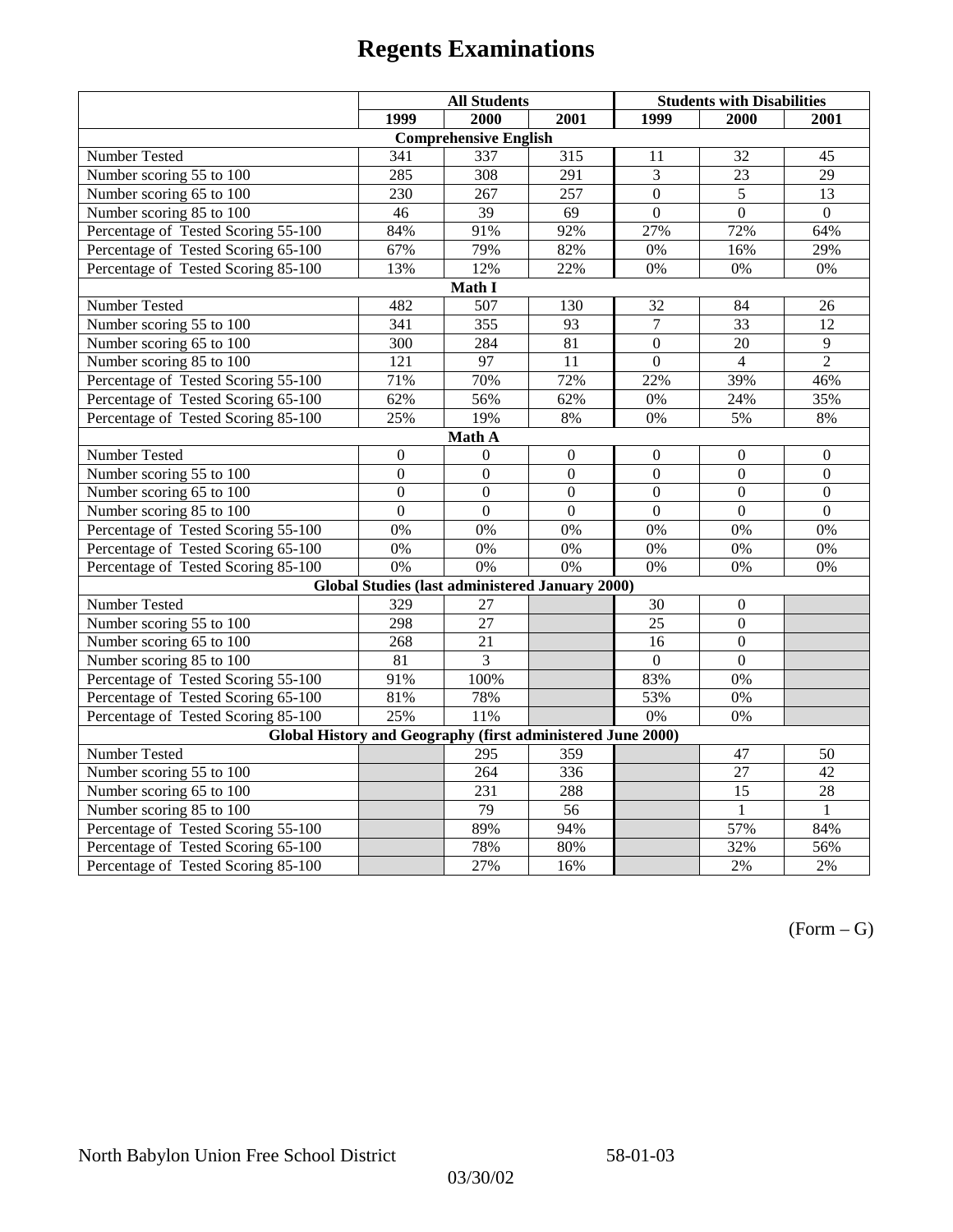|                                                              |      | <b>All Students</b> |          | <b>Students with Disabilities</b> |      |          |  |
|--------------------------------------------------------------|------|---------------------|----------|-----------------------------------|------|----------|--|
|                                                              | 1999 | 2000                | 2001     | 1999                              | 2000 | 2001     |  |
| U.S. History and Government (last administered January 2001) |      |                     |          |                                   |      |          |  |
| Number Tested                                                | 344  | 292                 | 42       | 30                                | 21   | 23       |  |
| Number scoring 55 to 100                                     | 316  | 268                 | 33       | 25                                | 12   | 16       |  |
| Number scoring 65 to 100                                     | 268  | 241                 | 20       | 16                                | 8    | 6        |  |
| Number scoring 85 to 100                                     | 44   | 72                  | $\Omega$ | $\Omega$                          | 3    | $\Omega$ |  |
| Percentage of Tested Scoring 55-100                          | 92%  | 92%                 | 79%      | 83%                               | 57%  | 70%      |  |
| Percentage of Tested Scoring 65-100                          | 78%  | 83%                 | 48%      | 53%                               | 38%  | 26%      |  |
| Percentage of Tested Scoring 85-100                          | 13%  | 25%                 | 0%       | $0\%$                             | 14%  | $0\%$    |  |
| U.S. History and Government (first administered June 2001)   |      |                     |          |                                   |      |          |  |
| Number Tested                                                |      |                     | 315      |                                   |      | 42       |  |
| Number scoring 55 to 100                                     |      |                     | 285      |                                   |      | 23       |  |
| Number scoring 65 to 100                                     |      |                     | 247      |                                   |      | 9        |  |
| Number scoring 85 to 100                                     |      |                     | 55       |                                   |      | $\Omega$ |  |
| Percentage of Tested Scoring 55-100                          |      |                     | 90%      |                                   |      | 55%      |  |
| Percentage of Tested Scoring 65-100                          |      |                     | 78%      |                                   |      | 21%      |  |
| Percentage of Tested Scoring 85-100                          |      |                     | 17%      |                                   |      | 0%       |  |

(Form – H)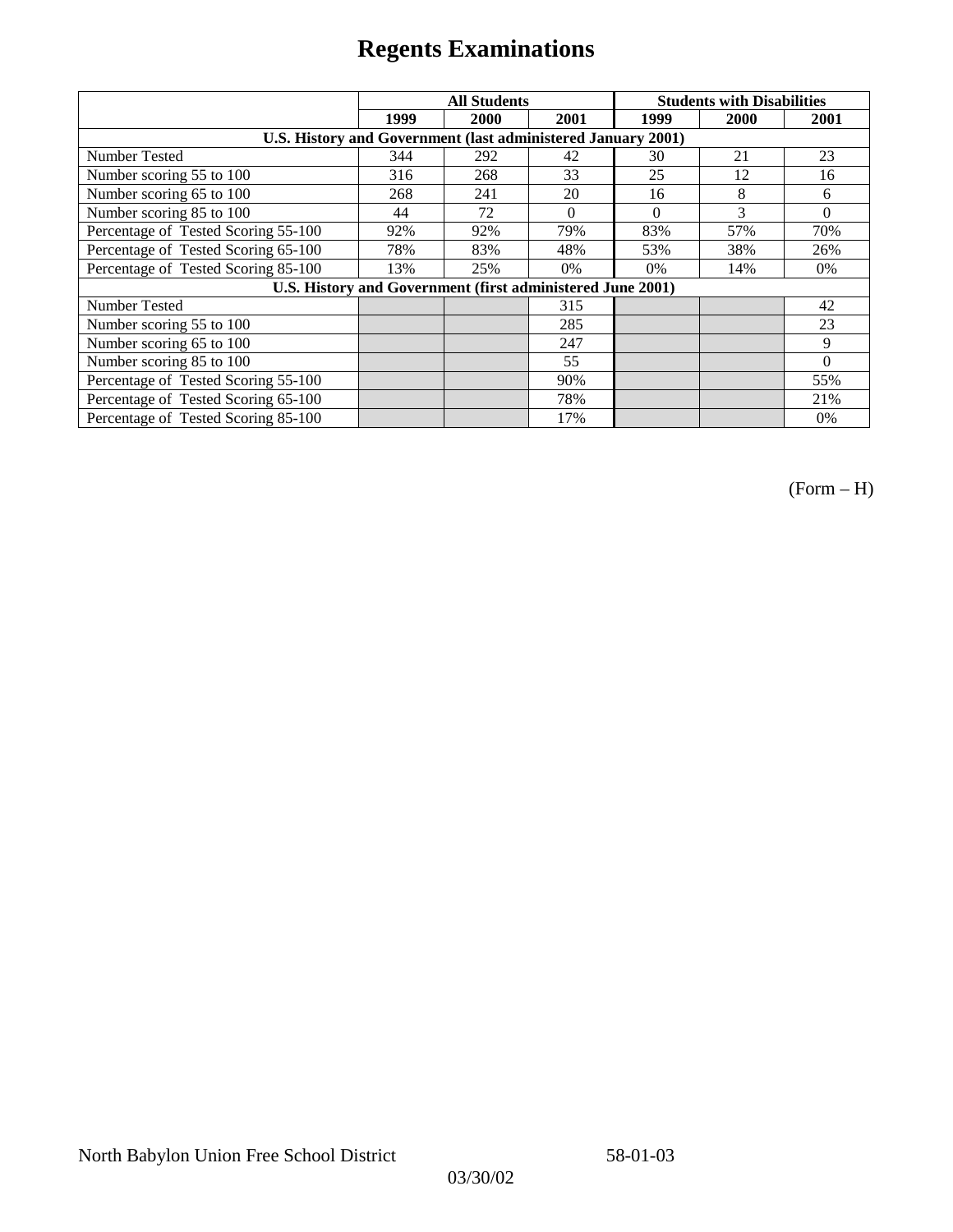## **Average Grade Enrollment**

### **All Students**

| Year | Grade 9<br><b>Enrollment</b><br>(June) | Grade 10<br><b>Enrollment</b><br>(June) | Grade 11<br><b>Enrollment</b><br>(June) | Grade 12<br><b>Enrollment</b><br>(June) | $AGE^*$ |
|------|----------------------------------------|-----------------------------------------|-----------------------------------------|-----------------------------------------|---------|
| 1999 | 353                                    | 326                                     | 293                                     | 291                                     | 316     |
| 2000 | 345                                    | 333                                     | 310                                     | 286                                     | 319     |
| 2001 | 367                                    | 323                                     | 321                                     | 292                                     | 326     |

\* In schools with no grade 9 - 12 enrollment, AGE is the grade 8 enrollment

### **Students with Disabilities**

| Year | Grade 9<br><b>Enrollment</b><br>(June) | Grade 10<br><b>Enrollment</b><br>(June) | Grade 11<br><b>Enrollment</b><br>(June) | Grade 12<br><b>Enrollment</b><br>(June) | $AGE^*$ |
|------|----------------------------------------|-----------------------------------------|-----------------------------------------|-----------------------------------------|---------|
| 1999 | 01                                     | 53                                      | 39                                      | 36                                      |         |
| 2000 | 01                                     | 70                                      |                                         | 44                                      | 56      |
| 2001 | 59                                     | 45                                      |                                         | 33                                      | 47      |

\* In schools with no grade 9 - 12 enrollment, AGE is the grade 8 enrollment

(Form – I)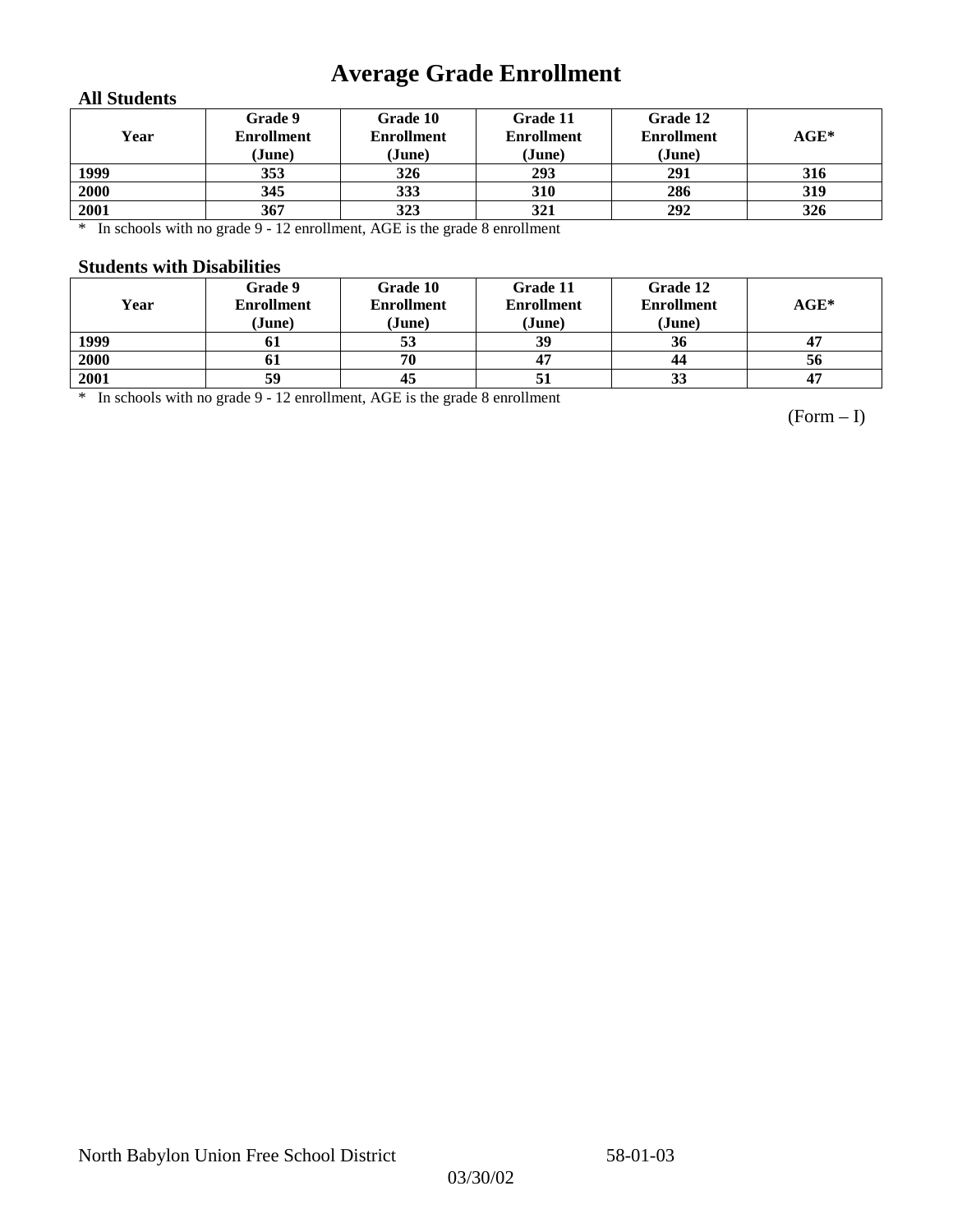|                                       | <b>All Students</b> |                             |                  | <b>Students with Disabilities</b> |                           |                  |  |  |
|---------------------------------------|---------------------|-----------------------------|------------------|-----------------------------------|---------------------------|------------------|--|--|
|                                       | 1999                | 2000                        | 2001             | 1999                              | 2000                      | 2001             |  |  |
| <b>Average Grade Enrollment (AGE)</b> | 316                 | 319                         | 326              | 47                                | 56                        | 47               |  |  |
|                                       |                     | <b>Comprehensive French</b> |                  |                                   |                           |                  |  |  |
| Number Tested                         | 19                  | 28                          | 25               | $\overline{0}$                    | 1                         | $\mathbf{0}$     |  |  |
| Number scoring 55 to 100              | 19                  | 27                          | $\overline{25}$  | $\overline{0}$                    | $\#$                      | $\mathbf{0}$     |  |  |
| Number scoring 65 to 100              | 17                  | 25                          | 25               | $\overline{0}$                    | #                         | $\mathbf{0}$     |  |  |
| Number scoring 85 to 100              | 9                   | 5                           | 14               | $\overline{0}$                    | $\overline{\overline{t}}$ | $\mathbf{0}$     |  |  |
| Percentage of AGE Tested              | 6%                  | 9%                          | 8%               | 0%                                | #                         | 0%               |  |  |
| Percentage of AGE Scoring 55-100      | 6%                  | 8%                          | 8%               | 0%                                | #                         | 0%               |  |  |
| Percentage of AGE Scoring 65-100      | 5%                  | 8%                          | 8%               | 0%                                | $\overline{\overline{t}}$ | 0%               |  |  |
| Percentage of AGE Scoring 85-100      | 3%                  | 2%                          | 4%               | $0\%$                             | $\#$                      | $0\%$            |  |  |
| Percentage of Tested Scoring 65-100   | 89%                 | 89%                         | 100%             | 0%                                | $\overline{+}$            | 0%               |  |  |
| <b>Comprehensive Italian</b>          |                     |                             |                  |                                   |                           |                  |  |  |
| Number Tested                         | 19                  | 27                          | 30               | $\overline{0}$                    | $\theta$                  | $\boldsymbol{0}$ |  |  |
| Number scoring 55 to 100              | 19                  | 27                          | 29               | $\overline{0}$                    | $\mathbf{0}$              | $\boldsymbol{0}$ |  |  |
| Number scoring 65 to 100              | $\overline{17}$     | $\overline{27}$             | $\overline{29}$  | $\overline{0}$                    | $\overline{0}$            | $\mathbf{0}$     |  |  |
| Number scoring 85 to 100              | $\overline{9}$      | 14                          | 17               | $\overline{0}$                    | $\mathbf{0}$              | $\mathbf{0}$     |  |  |
| Percentage of AGE Tested              | 6%                  | 8%                          | 9%               | 0%                                | 0%                        | 0%               |  |  |
| Percentage of AGE Scoring 55-100      | 6%                  | 8%                          | 9%               | 0%                                | 0%                        | 0%               |  |  |
| Percentage of AGE Scoring 65-100      | 5%                  | 8%                          | 9%               | 0%                                | 0%                        | 0%               |  |  |
| Percentage of AGE Scoring 85-100      | 3%                  | 4%                          | 5%               | $0\%$                             | 0%                        | 0%               |  |  |
| Percentage of Tested Scoring 65-100   | 89%                 | 100%                        | 97%              | 0%                                | 0%                        | 0%               |  |  |
|                                       |                     | <b>Comprehensive German</b> |                  |                                   |                           |                  |  |  |
| Number Tested                         | $\boldsymbol{0}$    | $\boldsymbol{0}$            | $\boldsymbol{0}$ | $\mathbf{0}$                      | $\mathbf{0}$              | $\boldsymbol{0}$ |  |  |
| Number scoring 55 to 100              | $\mathbf{0}$        | $\overline{0}$              | $\overline{0}$   | $\overline{0}$                    | $\overline{0}$            | $\mathbf{0}$     |  |  |
| Number scoring 65 to 100              | $\overline{0}$      | $\mathbf{0}$                | $\mathbf{0}$     | $\overline{0}$                    | $\mathbf{0}$              | $\boldsymbol{0}$ |  |  |
| Number scoring 85 to 100              | $\overline{0}$      | $\overline{0}$              | $\overline{0}$   | $\overline{0}$                    | $\overline{0}$            | $\overline{0}$   |  |  |
| Percentage of AGE Tested              | 0%                  | 0%                          | 0%               | 0%                                | 0%                        | 0%               |  |  |
| Percentage of AGE Scoring 55-100      | 0%                  | 0%                          | 0%               | $0\%$                             | 0%                        | 0%               |  |  |
| Percentage of AGE Scoring 65-100      | 0%                  | 0%                          | 0%               | 0%                                | 0%                        | 0%               |  |  |
| Percentage of AGE Scoring 85-100      | 0%                  | 0%                          | 0%               | 0%                                | 0%                        | 0%               |  |  |
| Percentage of Tested Scoring 65-100   | 0%                  | 0%                          | 0%               | 0%                                | 0%                        | 0%               |  |  |
|                                       |                     | <b>Comprehensive Hebrew</b> |                  |                                   |                           |                  |  |  |
| <b>Number Tested</b>                  | $\mathbf{0}$        | $\mathbf{0}$                | $\overline{0}$   | $\overline{0}$                    | $\mathbf{0}$              | $\mathbf{0}$     |  |  |
| Number scoring 55 to 100              | $\boldsymbol{0}$    | $\boldsymbol{0}$            | $\mathbf{0}$     | $\mathbf{0}$                      | $\mathbf{0}$              | $\boldsymbol{0}$ |  |  |
| Number scoring 65 to 100              | $\boldsymbol{0}$    | $\mathbf{0}$                | $\mathbf{0}$     | $\overline{0}$                    | $\mathbf{0}$              | $\mathbf{0}$     |  |  |
| Number scoring 85 to 100              | $\mathbf{0}$        | $\mathbf{0}$                | $\mathbf{0}$     | $\mathbf{0}$                      | $\mathbf{0}$              | $\mathbf{0}$     |  |  |
| Percentage of AGE Tested              | 0%                  | 0%                          | 0%               | 0%                                | 0%                        | 0%               |  |  |
| Percentage of AGE Scoring 55-100      | 0%                  | 0%                          | 0%               | 0%                                | 0%                        | 0%               |  |  |
| Percentage of AGE Scoring 65-100      | 0%                  | 0%                          | 0%               | 0%                                | 0%                        | 0%               |  |  |
| Percentage of AGE Scoring 85-100      | 0%                  | 0%                          | 0%               | $0\%$                             | 0%                        | 0%               |  |  |
| Percentage of Tested Scoring 65-100   | 0%                  | 0%                          | 0%               | 0%                                | 0%                        | 0%               |  |  |

(Form –J)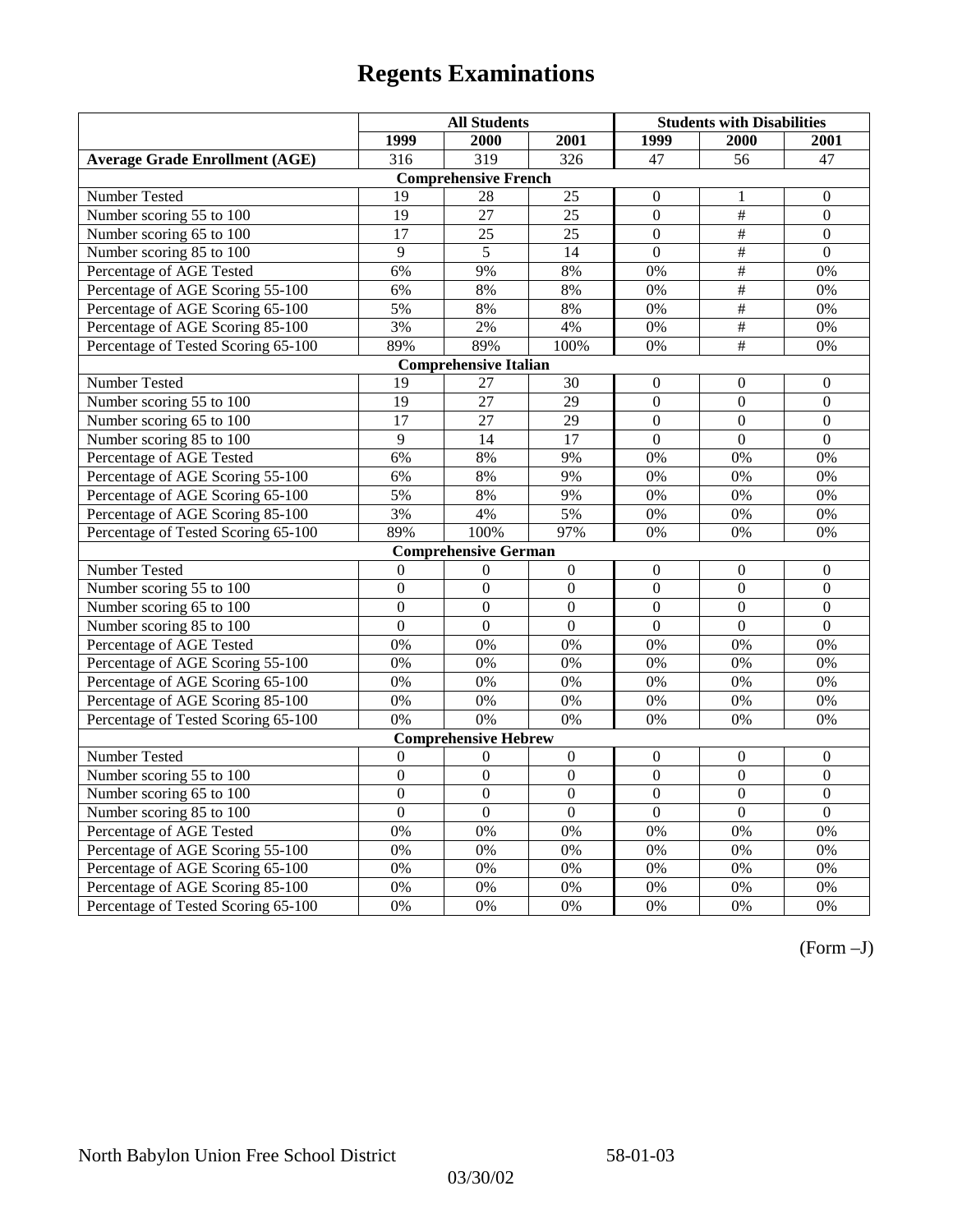|                                       |              | <b>All Students</b>        |          | <b>Students with Disabilities</b> |             |              |  |  |
|---------------------------------------|--------------|----------------------------|----------|-----------------------------------|-------------|--------------|--|--|
|                                       | 1999         | 2000                       | 2001     | 1999                              | <b>2000</b> | 2001         |  |  |
| <b>Average Grade Enrollment (AGE)</b> | 316          | 319                        | 326      | 47                                | 56          | 47           |  |  |
| <b>Comprehensive Spanish</b>          |              |                            |          |                                   |             |              |  |  |
| Number Tested                         | 121          | 93                         | 107      | $\mathbf{0}$                      |             | $\mathbf{0}$ |  |  |
| Number scoring 55 to 100              | 117          | 93                         | 105      | $\Omega$                          | #           | $\theta$     |  |  |
| Number scoring 65 to 100              | 116          | 88                         | 101      | $\mathbf{0}$                      | $\#$        | $\mathbf{0}$ |  |  |
| Number scoring 85 to 100              | 46           | 56                         | 70       | $\Omega$                          | #           | $\theta$     |  |  |
| Percentage of AGE Tested              | 38%          | 29%                        | 33%      | 0%                                | #           | 0%           |  |  |
| Percentage of AGE Scoring 55-100      | 37%          | 29%                        | 32%      | 0%                                | $\#$        | 0%           |  |  |
| Percentage of AGE Scoring 65-100      | 37%          | 28%                        | 31%      | 0%                                | #           | 0%           |  |  |
| Percentage of AGE Scoring 85-100      | 15%          | 18%                        | 21%      | 0%                                | #           | 0%           |  |  |
| Percentage of Tested Scoring 65-100   | 96%          | 95%                        | 94%      | 0%                                | #           | 0%           |  |  |
|                                       |              | <b>Comprehensive Latin</b> |          |                                   |             |              |  |  |
| Number Tested                         | 0            | $\theta$                   | $\theta$ | $\Omega$                          | $\theta$    | $\theta$     |  |  |
| Number scoring 55 to 100              | $\mathbf{0}$ | $\theta$                   | $\theta$ | $\Omega$                          | $\theta$    | $\mathbf{0}$ |  |  |
| Number scoring 65 to 100              | $\mathbf{0}$ | $\overline{0}$             | $\theta$ | $\Omega$                          | $\theta$    | $\Omega$     |  |  |
| Number scoring 85 to 100              | $\theta$     | $\theta$                   | $\theta$ | $\Omega$                          | $\Omega$    | $\Omega$     |  |  |
| Percentage of AGE Tested              | 0%           | 0%                         | 0%       | 0%                                | 0%          | 0%           |  |  |
| Percentage of AGE Scoring 55-100      | 0%           | 0%                         | 0%       | 0%                                | 0%          | 0%           |  |  |
| Percentage of AGE Scoring 65-100      | 0%           | 0%                         | 0%       | 0%                                | 0%          | 0%           |  |  |
| Percentage of AGE Scoring 85-100      | 0%           | 0%                         | 0%       | 0%                                | $0\%$       | $0\%$        |  |  |
| Percentage of Tested Scoring 65-100   | 0%           | 0%                         | 0%       | 0%                                | 0%          | $0\%$        |  |  |

(Form – K)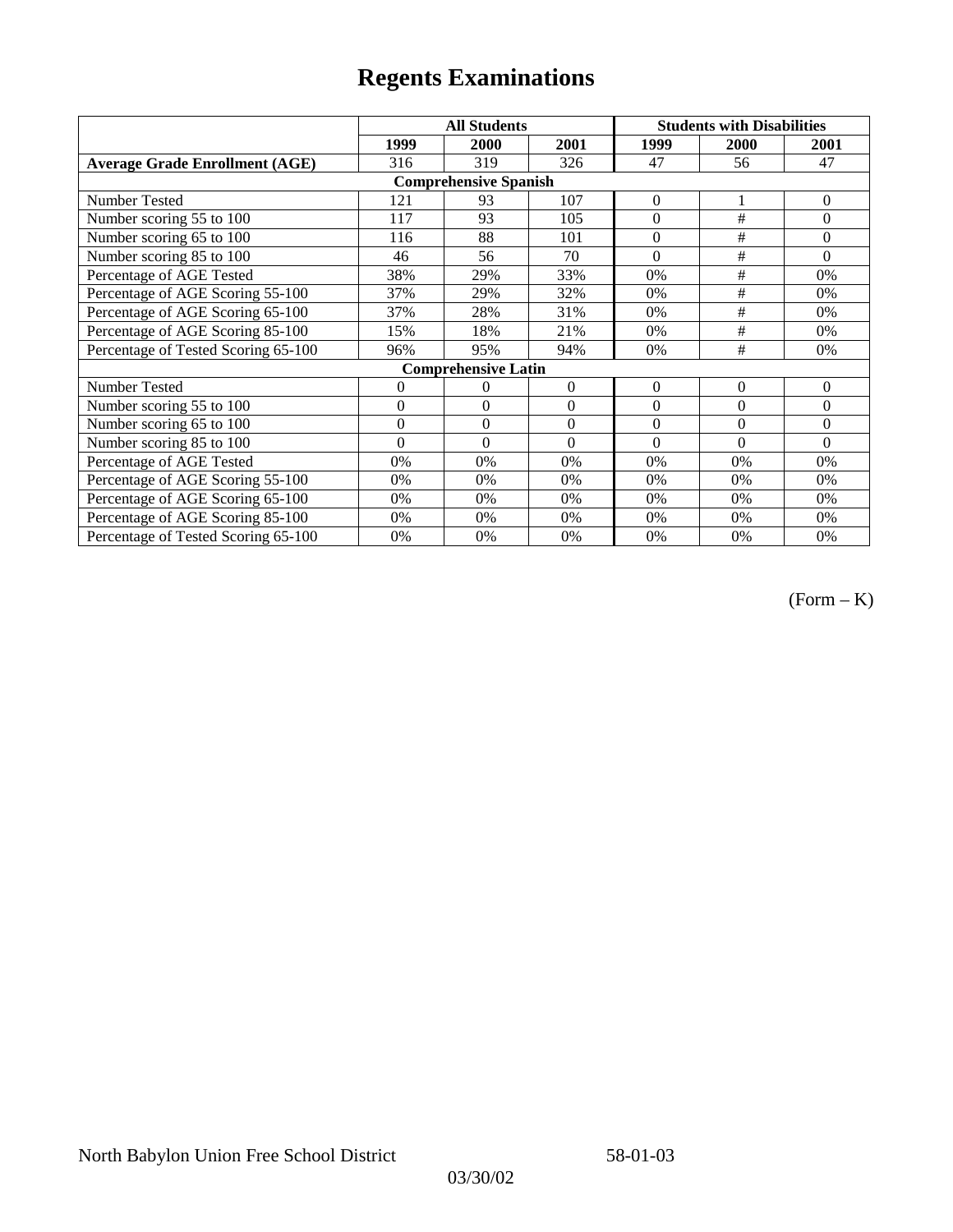|                                       | <b>All Students</b> |                                       |                | <b>Students with Disabilities</b> |                |                  |  |  |
|---------------------------------------|---------------------|---------------------------------------|----------------|-----------------------------------|----------------|------------------|--|--|
|                                       | 1999                | 2000                                  | 2001           | 1999                              | 2000           | 2001             |  |  |
| <b>Average Grade Enrollment (AGE)</b> | 316                 | 319                                   | 326            | 47                                | 56             | 47               |  |  |
|                                       |                     | Math II                               |                |                                   |                |                  |  |  |
| Number Tested                         | 225                 | 356                                   | 345            | $\boldsymbol{0}$                  | 8              | 15               |  |  |
| Number scoring 55 to 100              | 165                 | 259                                   | 238            | $\overline{0}$                    | $\overline{2}$ | $\overline{5}$   |  |  |
| Number scoring 65 to 100              | 111                 | 231                                   | 200            | $\overline{0}$                    | $\overline{2}$ | $\overline{4}$   |  |  |
| Number scoring 85 to 100              | 24                  | 88                                    | 73             | $\overline{0}$                    | $\mathbf{1}$   | $\boldsymbol{0}$ |  |  |
| Percentage of AGE Tested              | 71%                 | 112%                                  | 106%           | 0%                                | 14%            | 32%              |  |  |
| Percentage of AGE Scoring 55-100      | 52%                 | 81%                                   | 73%            | $0\%$                             | 4%             | 11%              |  |  |
| Percentage of AGE Scoring 65-100      | 35%                 | 72%                                   | 61%            | $0\%$                             | 4%             | 9%               |  |  |
| Percentage of AGE Scoring 85-100      | 8%                  | 28%                                   | 22%            | 0%                                | 2%             | $0\%$            |  |  |
| Percentage of Tested Scoring 65-100   | 49%                 | 65%                                   | 58%            | 0%                                | 25%            | 27%              |  |  |
| Math III                              |                     |                                       |                |                                   |                |                  |  |  |
| Number Tested                         | 165                 | 241                                   | 268            | $\boldsymbol{0}$                  | 5              | 3                |  |  |
| Number scoring 55 to 100              | 98                  | 212                                   | 226            | $\mathbf{0}$                      | $\overline{4}$ | $\#$             |  |  |
| Number scoring 65 to 100              | 84                  | 200                                   | 211            | $\Omega$                          | $\overline{2}$ | $\#$             |  |  |
| Number scoring 85 to 100              | 9                   | 60                                    | 82             | $\Omega$                          | $\mathbf{1}$   | $\#$             |  |  |
| Percentage of AGE Tested              | 52%                 | 76%                                   | 82%            | 0%                                | 9%             | $\#$             |  |  |
| Percentage of AGE Scoring 55-100      | 31%                 | 66%                                   | 69%            | 0%                                | 7%             | $\#$             |  |  |
| Percentage of AGE Scoring 65-100      | 27%                 | 63%                                   | 65%            | 0%                                | 4%             | $\#$             |  |  |
| Percentage of AGE Scoring 85-100      | 3%                  | 19%                                   | 25%            | 0%                                | 2%             | $\#$             |  |  |
| Percentage of Tested Scoring 65-100   | 51%                 | 83%                                   | 79%            | 0%                                | 40%            | $\#$             |  |  |
|                                       |                     | Math B (first administered June 2001) |                |                                   |                |                  |  |  |
| Number Tested                         |                     |                                       | $\overline{0}$ |                                   |                | $\boldsymbol{0}$ |  |  |
| Number scoring 55 to 100              |                     |                                       | $\overline{0}$ |                                   |                | $\boldsymbol{0}$ |  |  |
| Number scoring 65 to 100              |                     |                                       | $\mathbf{0}$   |                                   |                | $\boldsymbol{0}$ |  |  |
| Number scoring 85 to 100              |                     |                                       | $\overline{0}$ |                                   |                | $\mathbf{0}$     |  |  |
| Percentage of AGE Tested              |                     |                                       | 0%             |                                   |                | 0%               |  |  |
| Percentage of AGE Scoring 55-100      |                     |                                       | 0%             |                                   |                | 0%               |  |  |
| Percentage of AGE Scoring 65-100      |                     |                                       | 0%             |                                   |                | $0\%$            |  |  |
| Percentage of AGE Scoring 85-100      |                     |                                       | 0%             |                                   |                | 0%               |  |  |
| Percentage of Tested Scoring 65-100   |                     |                                       | 0%             |                                   |                | 0%               |  |  |

 $(Form - L)$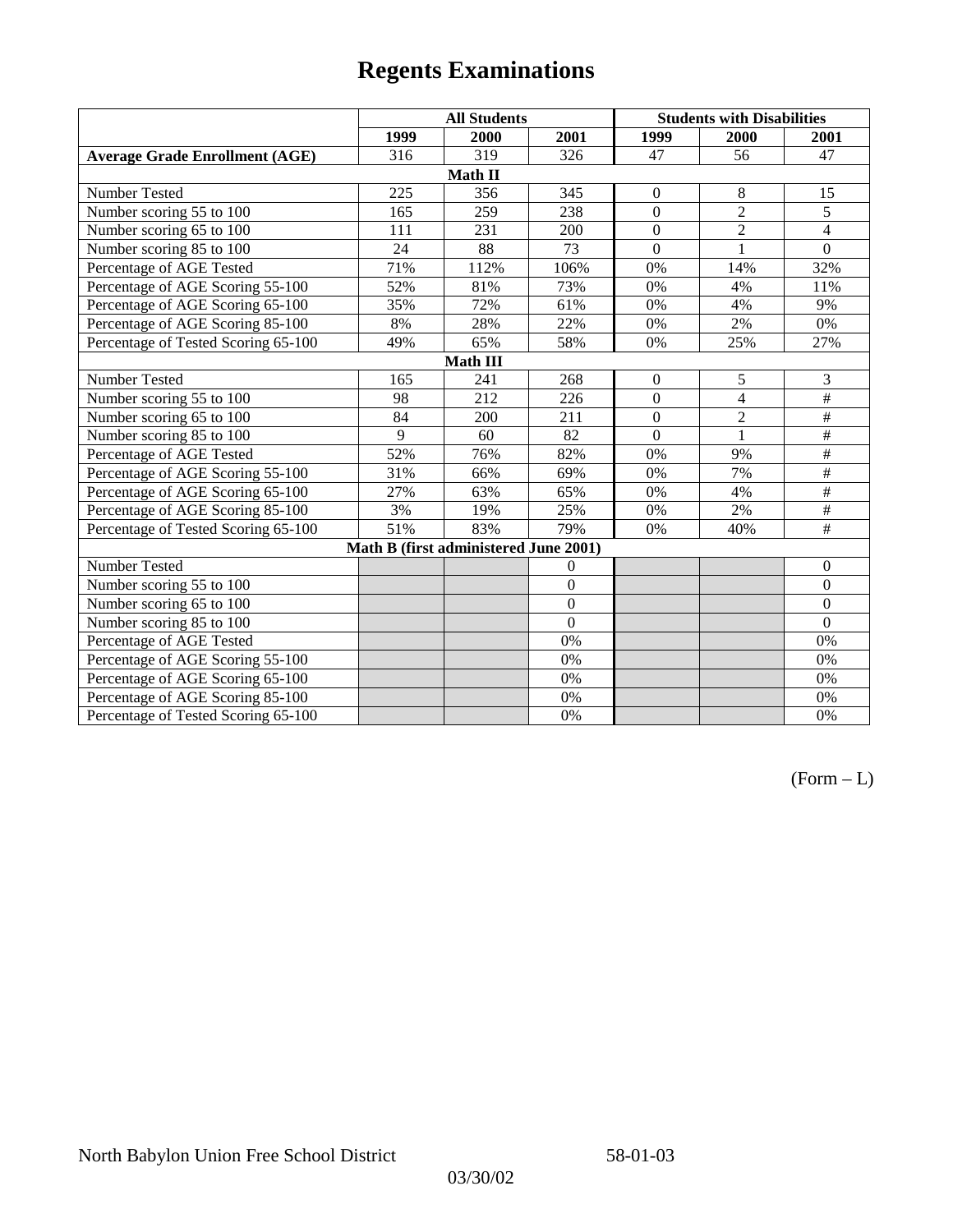|                                                                | <b>All Students</b>                             |      |                  | <b>Students with Disabilities</b> |                 |                                            |  |  |
|----------------------------------------------------------------|-------------------------------------------------|------|------------------|-----------------------------------|-----------------|--------------------------------------------|--|--|
|                                                                | 1999                                            | 2000 | 2001             | 1999                              | 2000            | 2001                                       |  |  |
| <b>Average Grade Enrollment (AGE)</b>                          | 316                                             | 319  | $\overline{326}$ | 47                                | 56              | 47                                         |  |  |
| Earth Science (last administered January 2001)                 |                                                 |      |                  |                                   |                 |                                            |  |  |
| Number Tested                                                  | 396                                             | 302  | 96               | $\overline{0}$                    | 21              | 7                                          |  |  |
| Number scoring 55 to 100                                       | 295                                             | 205  | 62               | $\mathbf{0}$                      | $\,8\,$         | $\overline{3}$                             |  |  |
| Number scoring 65 to 100                                       | 229                                             | 164  | 40               | $\boldsymbol{0}$                  | 3               | $\overline{c}$                             |  |  |
| Number scoring 85 to 100                                       | 39                                              | 45   | $\overline{2}$   | $\mathbf{0}$                      | $\mathbf{1}$    | $\mathbf{0}$                               |  |  |
| Percentage of AGE Tested                                       | 125%                                            | 95%  | 29%              | 0%                                | 38%             | 15%                                        |  |  |
| Percentage of AGE Scoring 55-100                               | 93%                                             | 64%  | 19%              | 0%                                | 14%             | 6%                                         |  |  |
| Percentage of AGE Scoring 65-100                               | 72%                                             | 51%  | 12%              | 0%                                | 5%              | 4%                                         |  |  |
| Percentage of AGE Scoring 85-100                               | 12%                                             | 14%  | 1%               | $0\%$                             | 2%              | 0%                                         |  |  |
| Percentage of Tested Scoring 65-100                            | 58%                                             | 54%  | 42%              | 0%                                | 14%             | 29%                                        |  |  |
| Physical Setting: Earth Science (first administered June 2001) |                                                 |      |                  |                                   |                 |                                            |  |  |
| Number Tested                                                  |                                                 |      | 330              |                                   |                 | 19                                         |  |  |
| Number scoring 55 to 100                                       |                                                 |      | 250              |                                   |                 | 10                                         |  |  |
| Number scoring 65 to 100                                       |                                                 |      | $\overline{212}$ |                                   |                 | $\overline{8}$                             |  |  |
| Number scoring 85 to 100                                       |                                                 |      | 19               |                                   |                 | $\mathbf{1}$                               |  |  |
| Percentage of AGE Tested                                       |                                                 |      | 101%             |                                   |                 | 40%                                        |  |  |
| Percentage of AGE Scoring 55-100                               |                                                 |      | 77%              |                                   |                 | 21%                                        |  |  |
| Percentage of AGE Scoring 65-100                               |                                                 |      | 65%              |                                   |                 | 17%                                        |  |  |
| Percentage of AGE Scoring 85-100                               |                                                 |      | 6%               |                                   |                 | 2%                                         |  |  |
| Percentage of Tested Scoring 65-100                            |                                                 |      | 64%              |                                   |                 | 42%                                        |  |  |
|                                                                | <b>Biology</b> (last administered January 2001) |      |                  |                                   |                 |                                            |  |  |
| Number Tested                                                  | 376                                             | 387  | 71               | 22                                | 34              | 33                                         |  |  |
| Number scoring 55 to 100                                       | 329                                             | 337  | 62               | 13                                | $\overline{14}$ | 27                                         |  |  |
| Number scoring 65 to 100                                       | 262                                             | 265  | 53               | $\overline{7}$                    | 3               | 21                                         |  |  |
| Number scoring 85 to 100                                       | 71                                              | 47   | 1                | 1                                 | 1               | $\Omega$                                   |  |  |
| Percentage of AGE Tested                                       | 119%                                            | 121% | 22%              | 47%                               | 61%             | 70%                                        |  |  |
| Percentage of AGE Scoring 55-100                               | 104%                                            | 106% | 19%              | 28%                               | 25%             | 57%                                        |  |  |
| Percentage of AGE Scoring 65-100                               | 83%                                             | 83%  | 16%              | 15%                               | 5%              | 45%                                        |  |  |
| Percentage of AGE Scoring 85-100                               | 22%                                             | 15%  | $0\%$            | $2\%$                             | $2\%$           | 0%                                         |  |  |
| Percentage of Tested Scoring 65-100                            | 70%                                             | 68%  | 75%              | 32%                               | 9%              | 64%                                        |  |  |
| <b>Chemistry</b>                                               |                                                 |      |                  |                                   |                 |                                            |  |  |
| Number Tested                                                  | 123                                             | 126  | 180              | $\boldsymbol{0}$                  | 1               | $\mathfrak 3$                              |  |  |
| Number scoring 55 to 100                                       | 115                                             | 123  | 175              | $\mathbf{0}$                      | $\overline{\#}$ | $\overline{\#}$                            |  |  |
| Number scoring 65 to 100                                       | 102                                             | 108  | 161              | $\overline{0}$                    | $\frac{1}{2}$   | $\frac{1}{2}$                              |  |  |
| Number scoring 85 to 100                                       | 33                                              | 48   | 63               | $\mathbf{0}$                      | $\#$            | $\#$                                       |  |  |
| Percentage of AGE Tested                                       | 39%                                             | 39%  | 55%              | 0%                                | $\#$            | $\#$                                       |  |  |
| Percentage of AGE Scoring 55-100                               | 36%                                             | 39%  | 54%              | 0%                                | #               | #                                          |  |  |
| Percentage of AGE Scoring 65-100                               | 32%                                             | 34%  | 49%              | 0%                                | $\overline{\#}$ | $\overline{\#}$                            |  |  |
| Percentage of AGE Scoring 85-100                               | 10%                                             | 15%  | 19%              | 0%                                | $\frac{1}{2}$   | $\overline{\#}$                            |  |  |
| Percentage of Tested Scoring 65-100                            | 83%                                             | 86%  | 89%              | 0%                                | $\overline{+}$  | $\overline{+}$<br>$\Gamma$<br>$\mathbf{M}$ |  |  |

 $(Form - M)$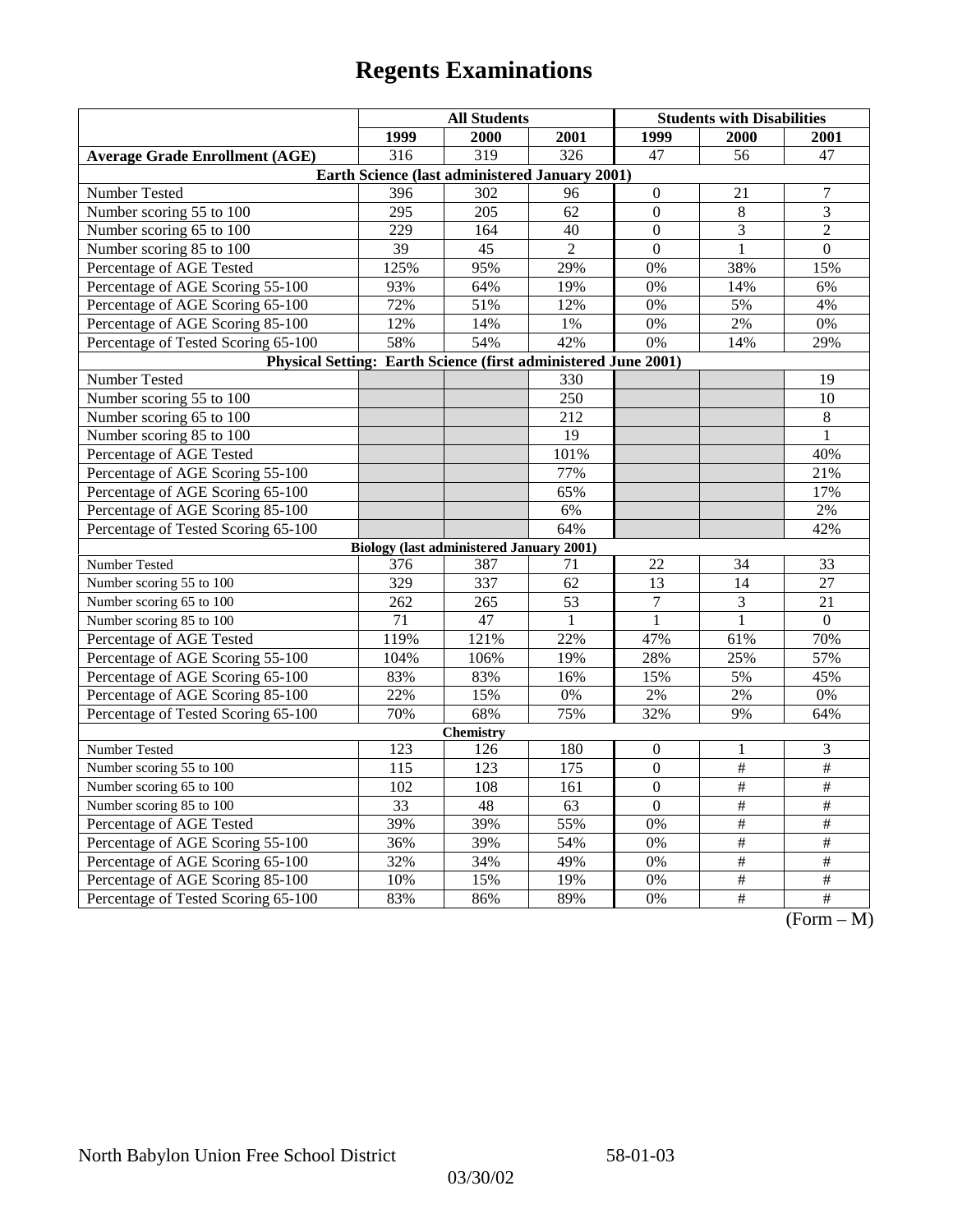|                                                   | <b>All Students</b> |                |      | <b>Students with Disabilities</b> |      |          |  |  |
|---------------------------------------------------|---------------------|----------------|------|-----------------------------------|------|----------|--|--|
|                                                   | 1999                | 2000           | 2001 | 1999                              | 2000 | 2001     |  |  |
| <b>Average Grade Enrollment (AGE)</b>             | 316                 | 319            | 326  | 47                                | 56   | 47       |  |  |
| Living Environment (first administered June 2001) |                     |                |      |                                   |      |          |  |  |
| Number Tested                                     |                     |                | 321  |                                   |      | 36       |  |  |
| Number scoring 55 to 100                          |                     |                | 311  |                                   |      | 31       |  |  |
| Number scoring 65 to 100                          |                     |                | 291  |                                   |      | 23       |  |  |
| Number scoring 85 to 100                          |                     |                | 42   |                                   |      | $\theta$ |  |  |
| Percentage of AGE Tested                          |                     |                | 98%  |                                   |      | 77%      |  |  |
| Percentage of AGE Scoring 55-100                  |                     |                | 95%  |                                   |      | 66%      |  |  |
| Percentage of AGE Scoring 65-100                  |                     |                | 89%  |                                   |      | 49%      |  |  |
| Percentage of AGE Scoring 85-100                  |                     |                | 13%  |                                   |      | 0%       |  |  |
| Percentage of Tested Scoring 65-100               |                     |                | 91%  |                                   |      | 64%      |  |  |
| <b>Physics</b>                                    |                     |                |      |                                   |      |          |  |  |
| Number Tested                                     | 32                  | 23             | 31   | $\mathbf{0}$                      | 1    | $\theta$ |  |  |
| Number scoring 55 to 100                          | 32                  | 23             | 31   | $\Omega$                          | #    | $\theta$ |  |  |
| Number scoring 65 to 100                          | 28                  | 23             | 29   | $\Omega$                          | #    | $\theta$ |  |  |
| Number scoring 85 to 100                          | 5                   | $\overline{7}$ | 9    | $\Omega$                          | #    | $\Omega$ |  |  |
| Percentage of AGE Tested                          | 10%                 | 7%             | 10%  | 0%                                | #    | 0%       |  |  |
| Percentage of AGE Scoring 55-100                  | 10%                 | 7%             | 10%  | 0%                                | #    | 0%       |  |  |
| Percentage of AGE Scoring 65-100                  | 9%                  | 7%             | 9%   | 0%                                | #    | 0%       |  |  |
| Percentage of AGE Scoring 85-100                  | 2%                  | 2%             | 3%   | 0%                                | #    | 0%       |  |  |
| Percentage of Tested Scoring 65-100               | 88%                 | 100%           | 94%  | 0%                                | #    | 0%       |  |  |

(Form – N)